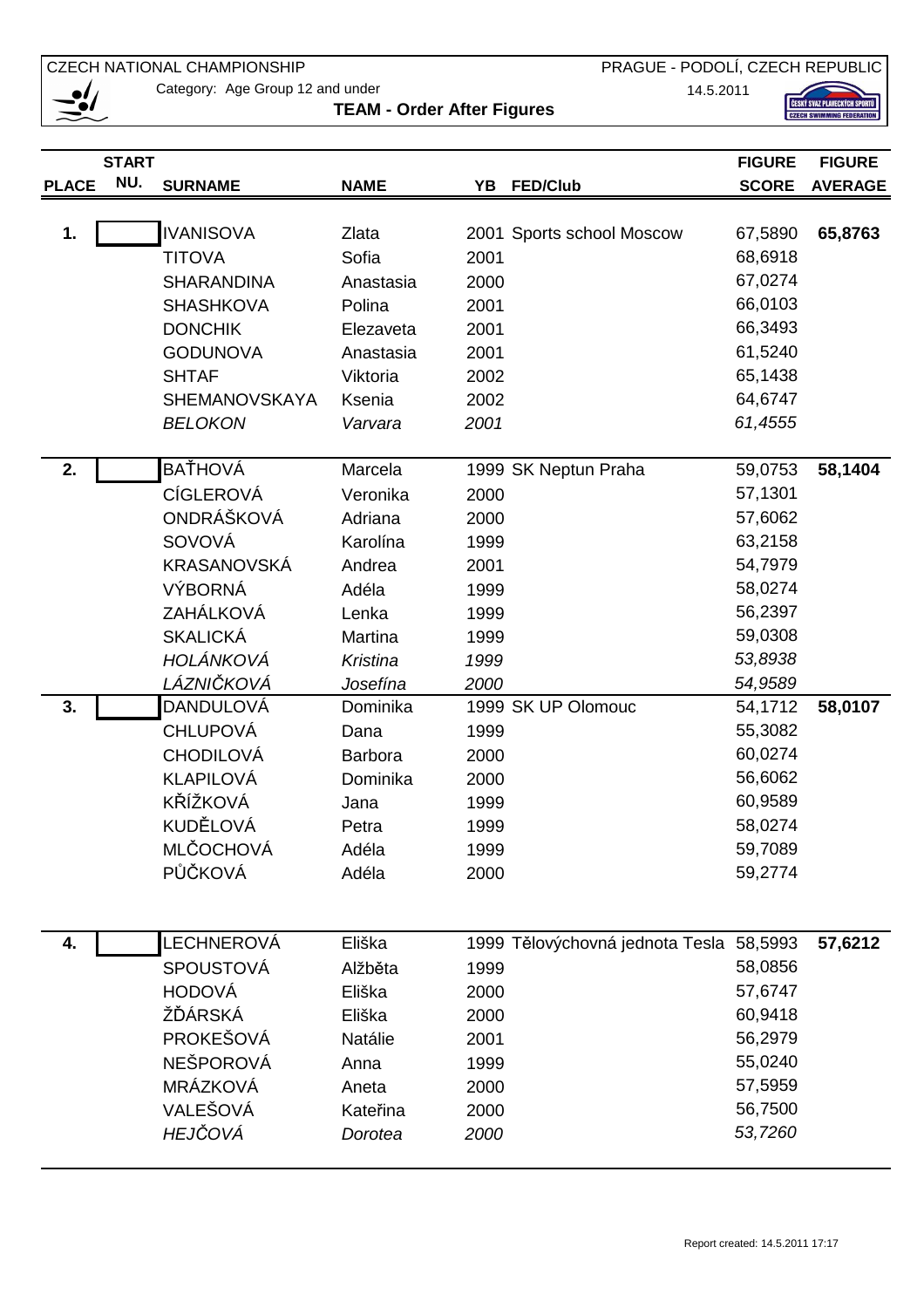CZECH NATIONAL CHAMPIONSHIP

 $\bullet$ 

Category: Age Group 12 and under

**TEAM - Order After Figures** 

ČESKÝ SVAZ PLAVECKÝCH SPORTŮ<br>CZECH SWIMMING FEDERATION

|              | <b>START</b> |                    |             |                                 | <b>FIGURE</b> | <b>FIGURE</b>  |
|--------------|--------------|--------------------|-------------|---------------------------------|---------------|----------------|
| <b>PLACE</b> | NU.          | <b>SURNAME</b>     | <b>NAME</b> | YB-FED/Ctab                     | <b>SCORE</b>  | <b>AVERAGE</b> |
|              |              |                    |             |                                 |               |                |
| 5.           |              | <b>KMONÍČKOVÁ</b>  | Pavla       | 2000 SC PA Pardubice            | 60,3219       | 55,0147        |
|              |              | <b>SEMECOVÁ</b>    | Jolana      | 2000                            | 58,2945       |                |
|              |              | <b>RUDOLFOVÁ</b>   | Sonia       | 1999                            | 54,4315       |                |
|              |              | <b>RIEGEROVÁ</b>   | Zuzana      | 2000                            | 51,7432       |                |
|              |              | ŠIMÁKOVÁ           | Kateřina    | 2000                            | 59,1301       |                |
|              |              | <b>BLUMELOVÁ</b>   | Adéle       | 2002                            | 50,7740       |                |
|              |              | <b>NOVÁKOVÁ</b>    | Laura       | 2002                            | 50,4075       |                |
|              |              |                    |             |                                 |               |                |
|              |              |                    |             |                                 |               |                |
|              |              |                    |             |                                 |               |                |
| 6.           |              | <b>MIKOLAJCZAK</b> | Julia       | 2002 UKS 6 Poznaň, Poland       | 52,2226       | 53,5575        |
|              |              | <b>FILIPOWSKA</b>  | Aleksandra  | 1999                            | 51,5377       |                |
|              |              | <b>SAGURSKA</b>    | Magdalena   | 1999                            | 47,0445       |                |
|              |              | <b>SZCZEPANSKA</b> | Swietlana   | 2000                            | 57,3562       |                |
|              |              | <b>HABIERA</b>     | Aleksandra  | 1999                            | 59,6267       |                |
|              |              |                    |             |                                 |               |                |
|              |              |                    |             |                                 |               |                |
|              |              |                    |             |                                 |               |                |
|              |              | <b>MIGACZ</b>      | Mirella     | 1999                            | 49,0171       |                |
|              |              |                    |             |                                 |               |                |
| 7.           |              | NAVRÁTILOVÁ        | Hana        | 1999 SK Neptun Praha            | 51,3151       | 53,0497        |
|              |              | <b>HAMOUDOVÁ</b>   | Yasmine     | 2000                            | 57,8527       |                |
|              |              | <b>HAMOUZOVÁ</b>   | Tereza      | 1999                            | 53,1918       |                |
|              |              | MARTÍNKOVÁ         | Valentýna   | 2002                            | 50,4658       |                |
|              |              | <b>BERKOVÁ</b>     | Monika      | 1999                            | 51,5719       |                |
|              |              | MRKÁČKOVÁ          | Karolína    | 2001                            | 51,8185       |                |
|              |              | <b>MUCHOVÁ</b>     | Karolína    | 2001                            | 54,3767       |                |
|              |              | <b>NEJEDLÁ</b>     | Karolína    | 1999                            | 53,8048       |                |
|              |              | NOVÁKOVÁ           | Natálie     | 2000                            | 51,0753       |                |
|              |              | RYSSLOVÁ           | Veronika    | 2002                            | 48,7774       |                |
| 8.           |              | MALÍKOVÁ           | Denisa      | 2000 Tělovýchovná jednota Tesla | 54,5856       | 52,3519        |
|              |              | PEJŠOVÁ            | Marcela     | 2000                            | 53,5582       |                |
|              |              | KOŠŤÁLOVÁ          | Alžběta     | 2000                            | 53,0377       |                |
|              |              | ŠMIKMÁTOROVÁ       | Anna        | 2001                            | 48,2260       |                |